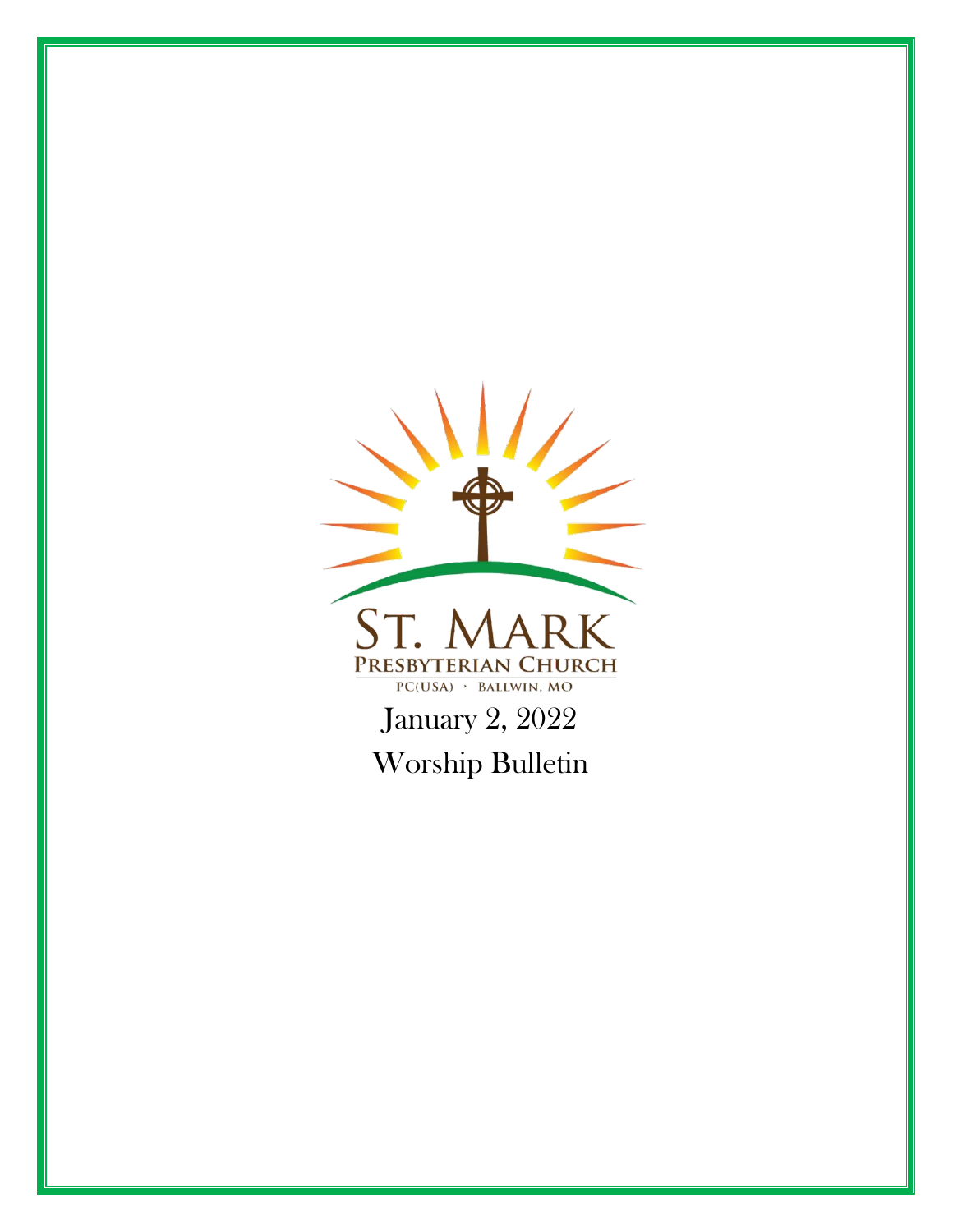#### ORDER OF WORSHIP

#### CENTERING PRAYER

God of glory, your Word made a home with us so that we might be at home in you. Gather your children from the farthest places in the world and lead us to that home where the human race can become a human family; through Jesus Christ and in the Spirit, one God now and forever. Amen.

**PRELUDE Cornet Voluntary Cornet Voluntary Heron** 

WELCOME and ANNOUNCEMENTS

#### **CALL TO WORSHIP**

The Word became flesh and lived among us. **And we have seen his glory**. The true light that enlightens everyone has come into the world. **Glory to God who has blessed us in Christ. Glory to God forever.**

**† HYMN "We Three Kings of Orient Are" Hymnal #151**

#### **PRAYER OF CONFESSION**

**Holy God, we confess that we are a distracted people and forgetful of your love. We make selfish choices, hurt each other, and perpetuate injustice in your world. We have sinned against you and are deeply sorry and repent of our disregard of you, each other, and your creation. By the power of your Spirit, forgive, restore, and strengthen us to live in your light and walk in your truth; through Christ our Lord.** (Silent Confession)

#### ASSURANCE OF GRACE

#### **† SHARING THE PEACE OF CHRIST**

The peace of Christ be with you. **And also with you.**

#### **†GLORIA PATRI Hymnal #581**

TIME WITH CHILDREN (Family Sunday – Students should remain in church.)

SCRIPTURE John 1:1-18

SERMON **EXAMON** "Lost and Weary Traveler: May You Find the Light" Rev. MP Panco

#### **† AFFIRMATION OF FAITH Nicene Creed section 1.2**

**We believe in one Lord, Jesus Christ, the only Son of God, eternally begotten of the Father, God from God, Light from Light, true God from true God, begotten not made, of one being with the Father; through him all things were made. For us and for our salvation he came down from heaven, was incarnate of the Holy Spirit and the Virgin Mary and became truly human. For our sake he was crucified under Pontius Pilate; he suffered death and was buried. On the third day he arose once again in accordance with the Scriptures; he ascended into heaven and is seater at the right hand of the Father. He will come in glory again to judge the living and the dead, and his kingdom will have no end.**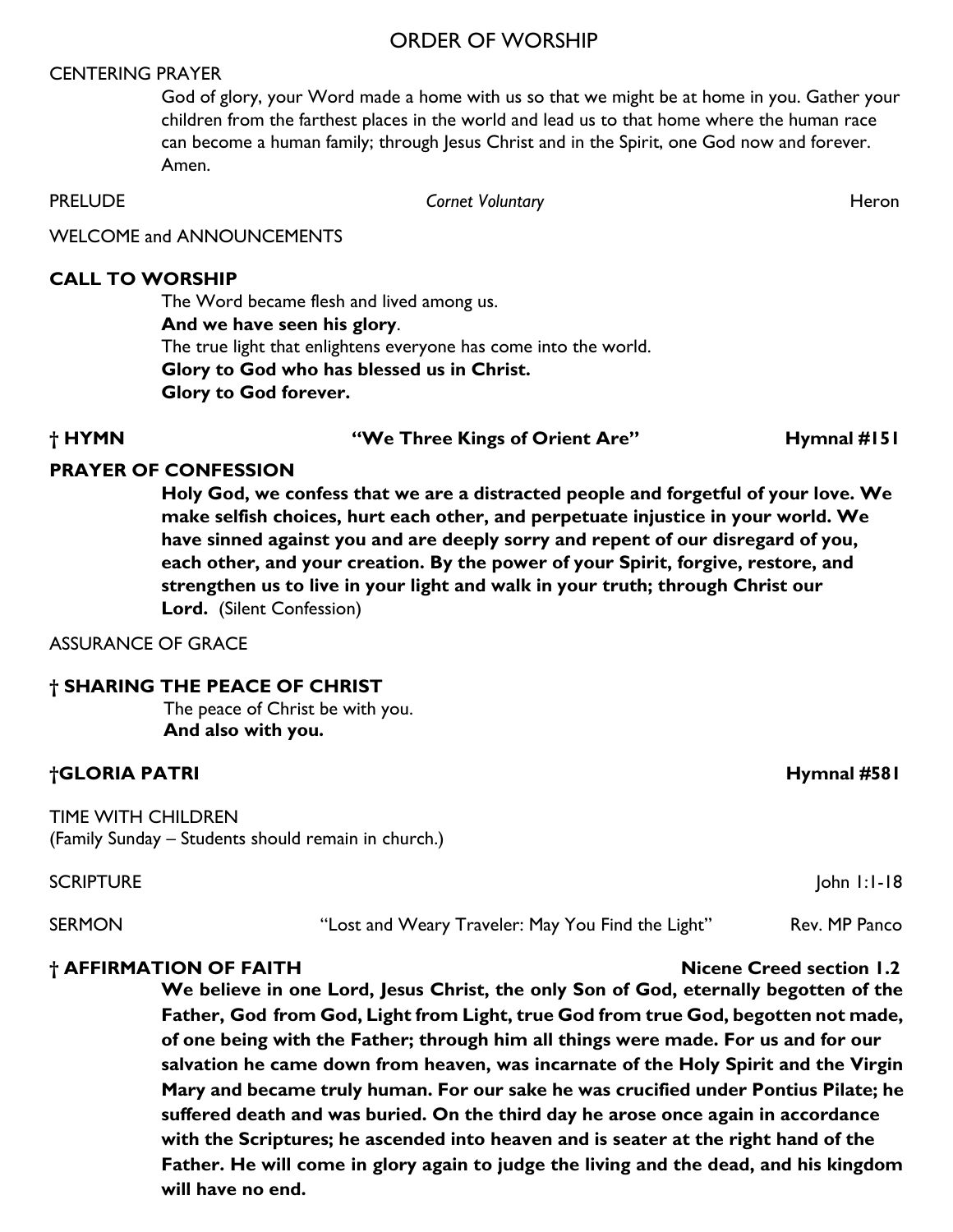| <b>OFFERING</b>                                                |                                                                                                                                                                                                                | Impression on "We Three Kings" | Fedak               |
|----------------------------------------------------------------|----------------------------------------------------------------------------------------------------------------------------------------------------------------------------------------------------------------|--------------------------------|---------------------|
|                                                                |                                                                                                                                                                                                                | organ solo                     |                     |
| † THE DOXOLOGY                                                 |                                                                                                                                                                                                                |                                | Hymnal #606         |
|                                                                | THE CELEBRATION OF HOLY COMMUNION<br>Invitation to the Table<br>Great Prayer of Thanksgiving and the Lord's Prayer<br>Words of Institution<br>Sharing of the Bread & Cup<br>Prayer After Communion             |                                |                     |
| † HYMN                                                         |                                                                                                                                                                                                                | "Arise, Your Light Is Come"    |                     |
|                                                                | † CHARGE AND BLESSING<br>Go forth in the grace of Christ.<br>We rejoice in his grace.<br>Go forth in the light of Christ.<br>We walk in his light.<br>Go forth in the love of Christ.<br>We serve in his love. |                                |                     |
| † BENEDICTION                                                  |                                                                                                                                                                                                                | "Peace On the Earth"           | <b>See Below</b>    |
| <b>POSTLUDE</b><br>† You are invited to stand, as you are able |                                                                                                                                                                                                                | Postlude in $B^b$              | <b>Boellmann</b>    |
|                                                                | $-\rho$                                                                                                                                                                                                        | Peace On the Earth             | <b>Sussex Carol</b> |



# **UPCOMING EVENTS**

**January 9** - Youth Mission Trip Meeting, following 10 am worship

**January 11** - Go Getters Luncheon, 12 pm

**January 23 & 30** - Teacher Orientation and Safe Church Q&A, following 10 am worship

**January 23** - Youth Hangout - Details Coming Soon!

**January 26** - Presbyterian Women's Tea, 1 pm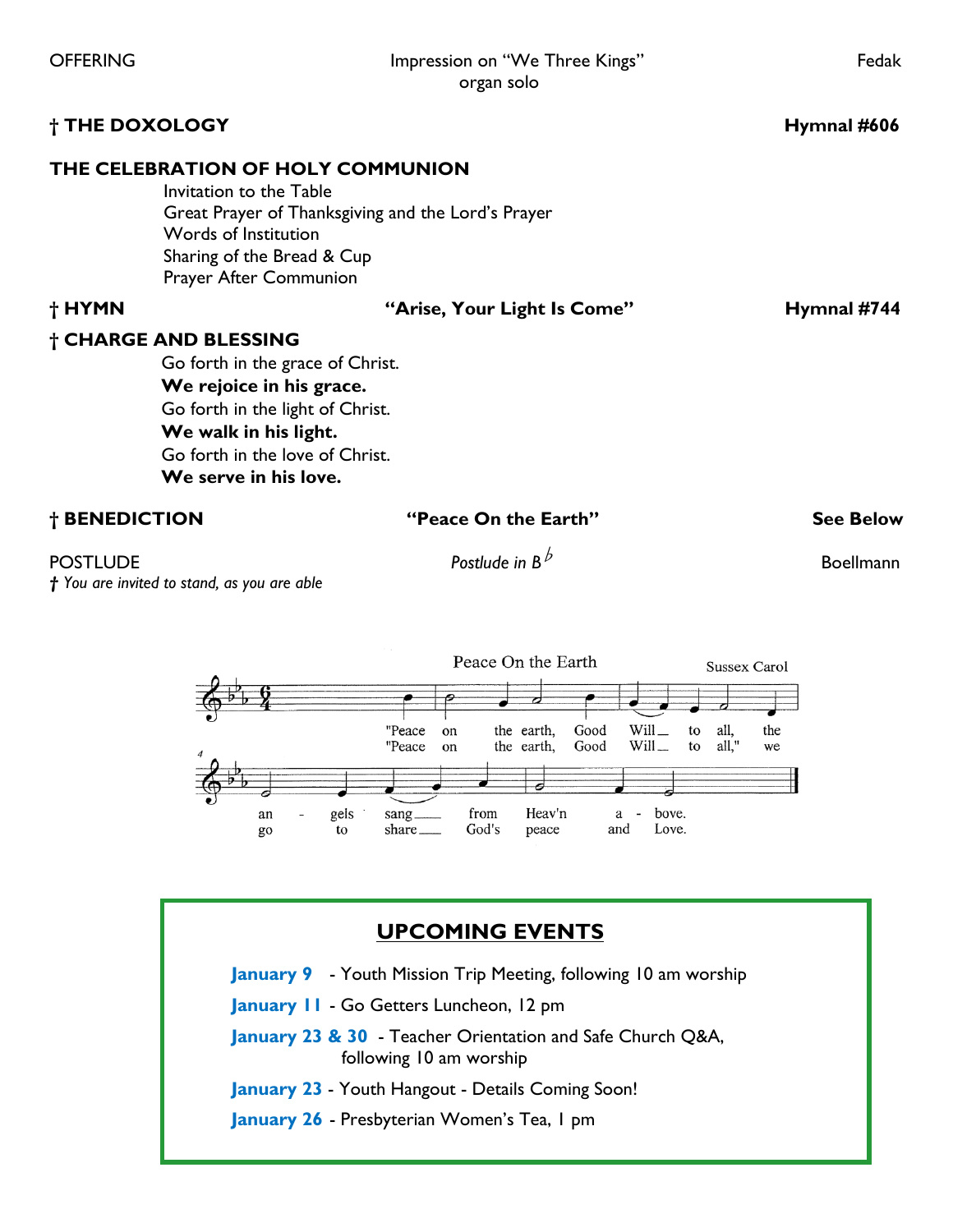## **WELCOME TO ST MARK PRESBYTERIAN CHURCH!**

We are pleased to have you join us this morning. Your presence enriches both us and this experience of worship together. It is our prayer this will be a time of challenge and encouragement. Wherever you may be on your faith journey, there is a place for you to participate in our life together here at St. Mark.

**To Our Guests.** We hope you enjoy your visit today. Whether this is your first visit, or you have been coming to St. Mark and are considering joining the church and you would like to know more about St. Mark, we would be happy to talk with you.

For more information, please contact the church office, 636-394-2233.

**Please wear your NAMETAG at church.** Don't have one? Stop by the church office where you will find a form to fill out in the "Name Badge" mailbox.

**Listening devices** are also available and may be picked up from the sound technician in the booth at the back of the sanctuary.

**October/November/December** *These Days* devotional booklets are in the lobby at the Mark entrance.

**Please be aware** that, as St. Mark works to increase safety and security, all doors to the building are locked Sunday morning once worship has begun. Those who arrive late should approach the Mark door and will be admitted by a member of the Security Team, who will be in the Narthex before, during and after worship.

**Flowers for the Sanctuary** are given by Phil and Jayne Baggett to acknowledge being "Thankful for family and friends as we look forward to the New Year."

# **WAYS TO GIVE**

If you would like to make a monetary donation to St. Mark, we have several convenient and easy ways to do this:

- 1. **In-person:** An offering plate is available in the Narthex after the worship service.
- 2. **Mail**: Please make check out to
	- St. Mark Presbyterian Church and send to:
- St. Mark Presbyterian Church
- 601 Claymont Drive Ballwin, MO 63011
- 3. **Online**: To donate, use the **QR Code** here to



be directed to our giving page on discoverstmark.org, **OR** go to:

www.discoverstmark.org/ giving/make-an-on-linedonation-to-st-mark/

# **MEN'S BIBLE STUDY GROUP**

On January 11th, 7:30 AM Men's Bible Study will begin the New Year studying C S Lewis's "Mere Christianity". This book is an adaption of Lewis's World War II BBC talks about Christianity. It is a thought-provoking book which should provide great discussion and insight in what it means to be a Christian in today's world. The Men's Bible Study will meet every Tuesday at 7:30 AM in room 102 at St Mark. All St Mark Men and guests are welcome to attend.

For more information contact Bruce Cranston or Glen Corlett.

# **HOLIDAY SCHEDULE AT ST. MARK**

St. Mark will be closed on Monday, January 3, to observe the New Year holiday.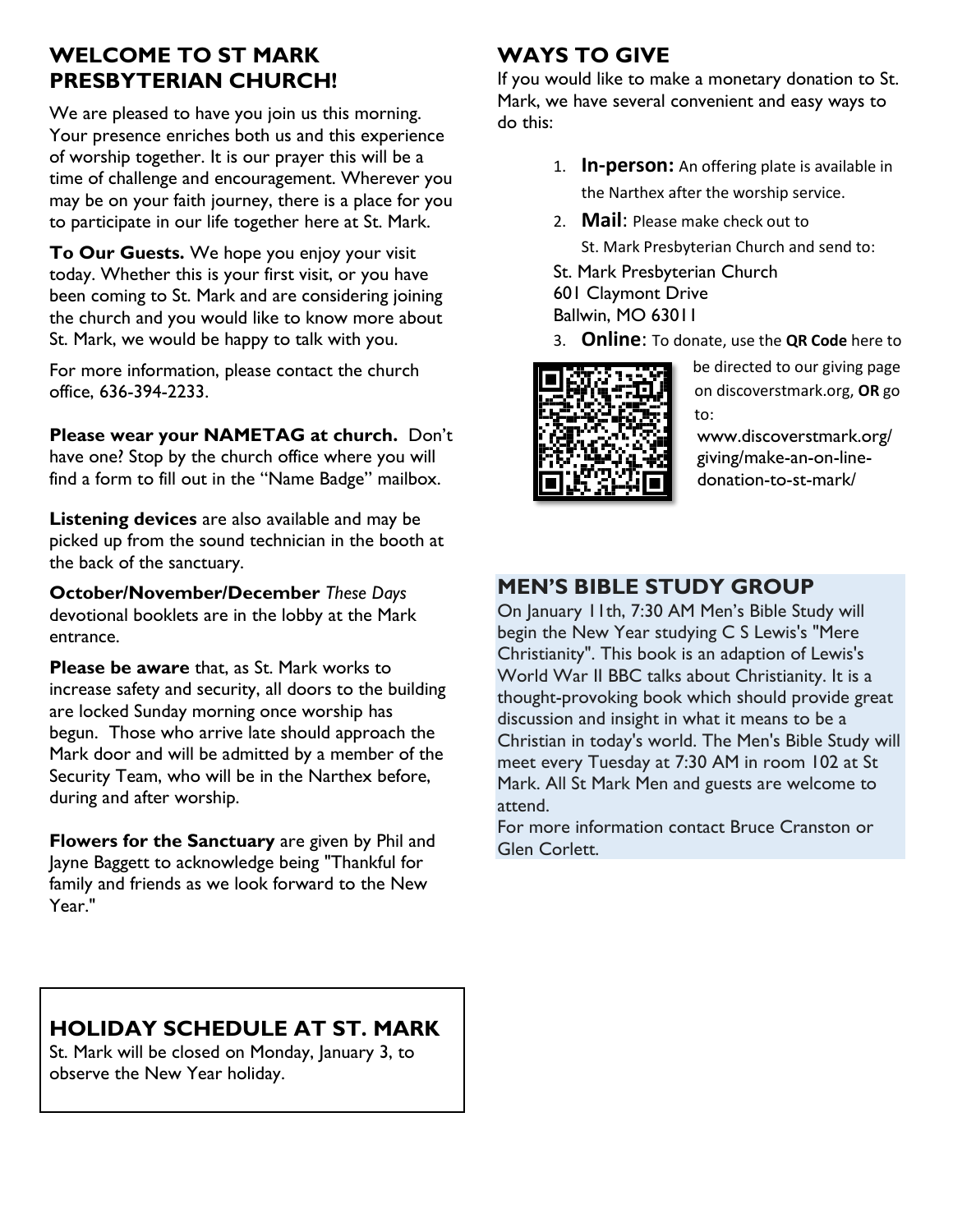### **WHAT'S HAPPENING WITH CHILDREN'S MINISTRY**

#### **FAMILY SUNDAY**

Today, January 2, we will have Family Sunday (no Sunday School) and the Nursery will be open for parents (no attendants).

### **NEW SUNDAY SCHOOL FORMAT**

On January 9, we will have two separate Sunday School classes, adding a PreK class called "Story Time." There will be a sign-in sheet at the welcome desk for both Elementary and PreK classes. Can't wait to see you there!

# **TEACHER ORIENTATION AND SAFE CHURCH Q & A**

Teacher orientation & Safe Church Q & A with Latisha Gilliland, Children's Ministry Director, will be available in room 102 directly after the morning worship service on January 23 & 30. Bring any questions you may have regarding Safe Church Policy or becoming a St. Mark volunteer.

> **WHAT'S HAPPENING WITH YOUTH**

# **YOUTH MISSION TRIP TEAM MEETING**



Youth who are interested in the Summer 2022 youth mission trip are invited to see Pastor MP following worship on Sunday, January 9, to pick up a mission team packet. This is also a time for youth and parents to ask any questions.

# **ST. MARK GO GETTERS**

Please join the Go Getters January 11 luncheon at Charros Mexican Restaurant, located at 14839 Clayton Road, Chesterfield, Mo. 636/256-7071. We will meet at the restaurant at 12:00 noon. Please let Jan Graves or Judy Richardson know of your plans to attend on or before January 7, 2022.



# **YOUTH LID PROJECT**

GREAT JOB EVERYONE! On Sunday, December 5, we weighed all of the cleaned and

sorted lids and we have 526 pounds! 26 pounds over what we need. Soon Tricia Rouff will be driving to the site to make the exchange; lids for a plastic table which we have decided to donate to Mound Ridge Camp!



## **FLOWER SIGN UP FOR 2022 IS NOW AVAILBLE!**

You may now sign up to donate flowers for the Sanctuary in 2022! Look for the Flower Chart in the Mark door entry by the elevator.

# **SOUTH**

WEDNESDAYS **Will Resume January 12!**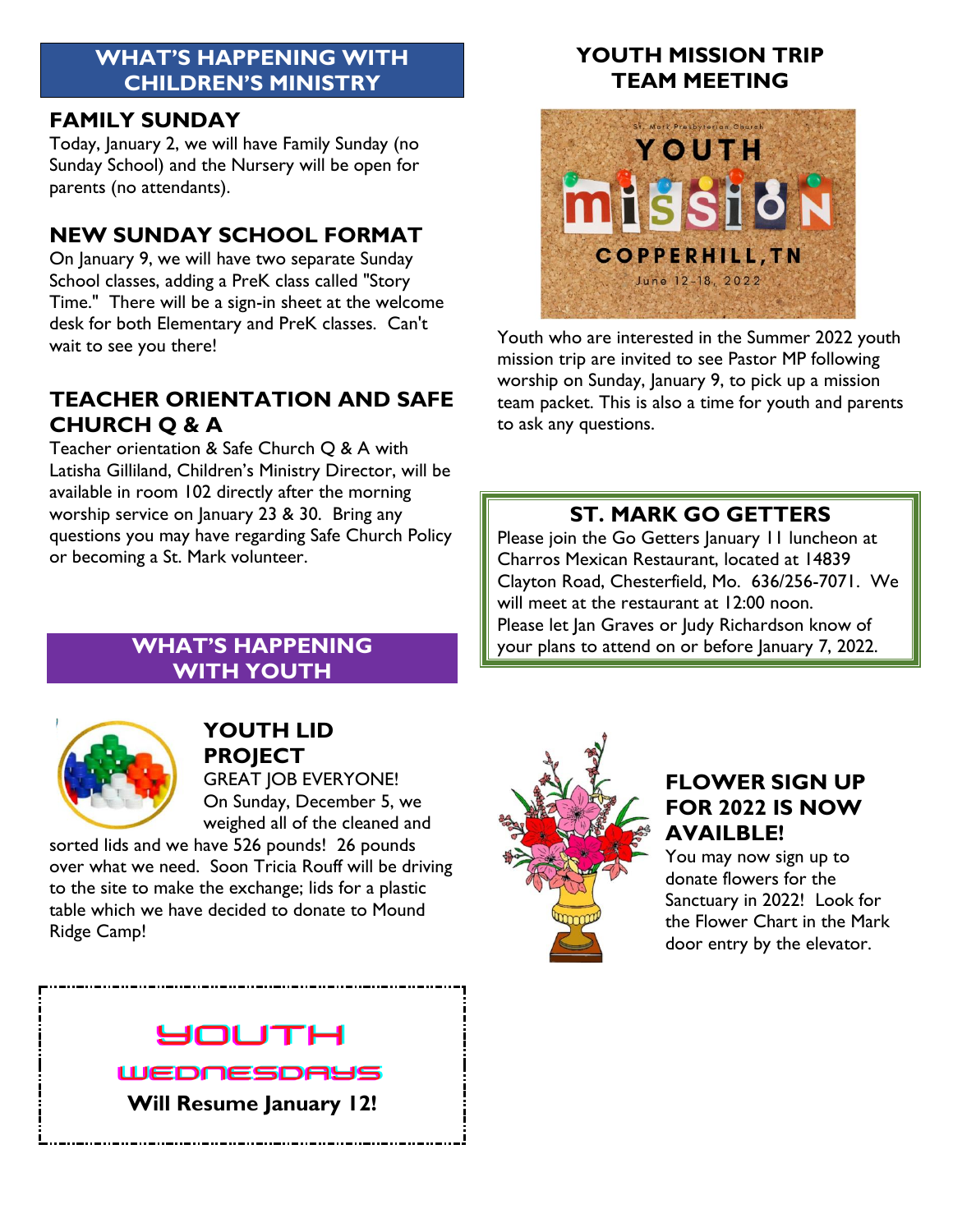# **PRESBYETRIAN WOMEN INVITE YOU TO THE ANNUAL PW TEA**

Joins us on **Wednesday, January 26 at 1pm**. This year's topic is *The Feasts of the Bible*.

Come and learn about the Jewish holidays mentioned in the Bible and enjoy the festive foods associated with each holiday. Contact Mary Beth Powell with any questions.

#### **SAVE THE DATE FOR A FUN PRE-VALENTINE'S DAY MIXER!**

Sunday, February  $6<sup>th</sup>$ , we are planning to gather in the Narthex for appetizers and desserts. So break out those yummy recipes and start planning what you would like to bring to the event! (Or cheat a little and use one of the recipes from the Jingle Mingle Cookbook!)

**AND** Keep your eyes peeled for a new and exciting Coffee Corner coming soon!

# **FOOD INVENTORIES DROPPING**

The shelves are emptying out faster than any other time this year at our food pantries. Please bring your donations to St. Mark during office hours or worship. You may also write a check indicating the mission partner(s) on the memo line.

**Circle of Concern and Isaiah 58 Ministries Critical Needs**

- peanut butter
- canned meat
- canned fruit
- rice
- feminine hygiene pads





## **PART-TIME SEXTON POSITION**

St. Mark is seeking the employment of a Part-Time (weekends required) Sexton. General duties will include, but not limited to: cleaning and minor maintenance services for the Church building & grounds, and driving of small bus for church members attending Sunday services and other church events. The successful candidate will work under the leadership and guidance of the Senior Pastor and Office/Facilities Manager, in collaboration with the Property Committee. To view this job posting and to apply, please visit [www.discoverstmark.org.](http://www.discoverstmark.org/) Send all completed applications and resumes to [personnel@discoverstmark.org](mailto:personnel@discoverstmark.org)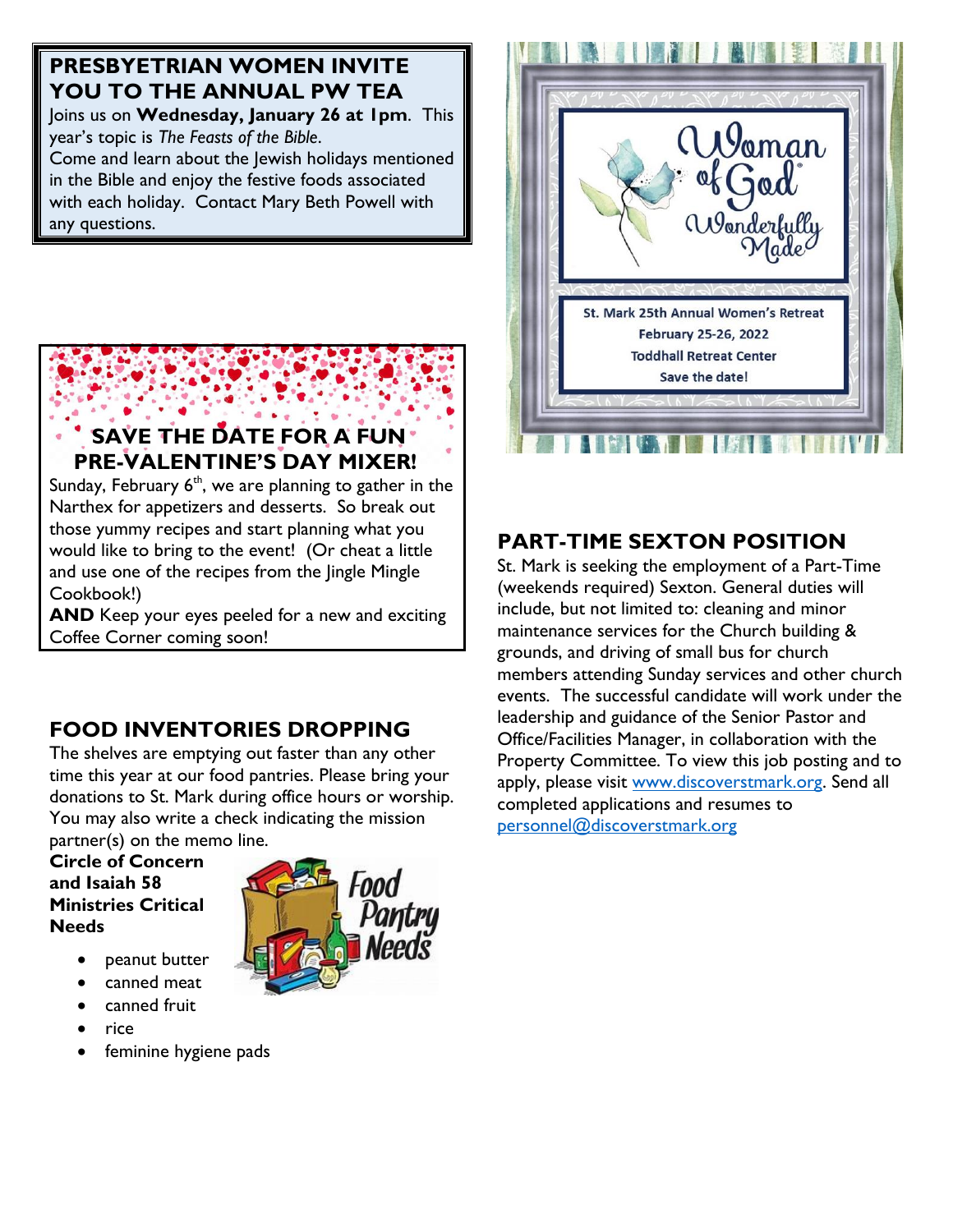

# **Get your star-WORDS! NO…not Star Wars. Star-WORDS!**

#### **What is a Star-word, you say with glee, surprise, and unbridled anticipation?!?!?!?**

"Have you heard of the practice of passing out "Star Words" on the Sunday closest to Epiphany? On the day that we remember the star that led the magi to Jesus, pieces of paper cut into star shapes with a printed word are passed out to all. These words hopefully will give people a different way to approach their prayer life. Is God, perhaps, speaking to them through the particular word they got when they grabbed their star?

These star words can either be received with joy or hesitation. Sometimes they are discarded or forgotten. Sometimes the words don't appear bright like a star and we have to look for them showing up in our daily lives. The hope of this practice is that we are reminded of God's presence breaking through to shine as light in the darkness." \*

Peace and blessings,

Pastor MP

"Epiphany is the celebration of God's manifestation or self-revelation to the world in Jesus Christ. In particular, we celebrate the revelation of God's promise and purpose to the nations of the world, as the magi came from the East to worship to the Christ child, and God's covenant of grace is extended to all who believe the good news of Christ Jesus. The symbolism of light is important: not only because of the star that guided the magi, but as it relates to the bright dawning of God's self-revelation in Christ"- An excerpt from the Companion to the Book of Common *Worship* (Geneva Press, 2003, 94-95)

\*<https://apcenet.org/2020/01/06/epiphany-stars/>